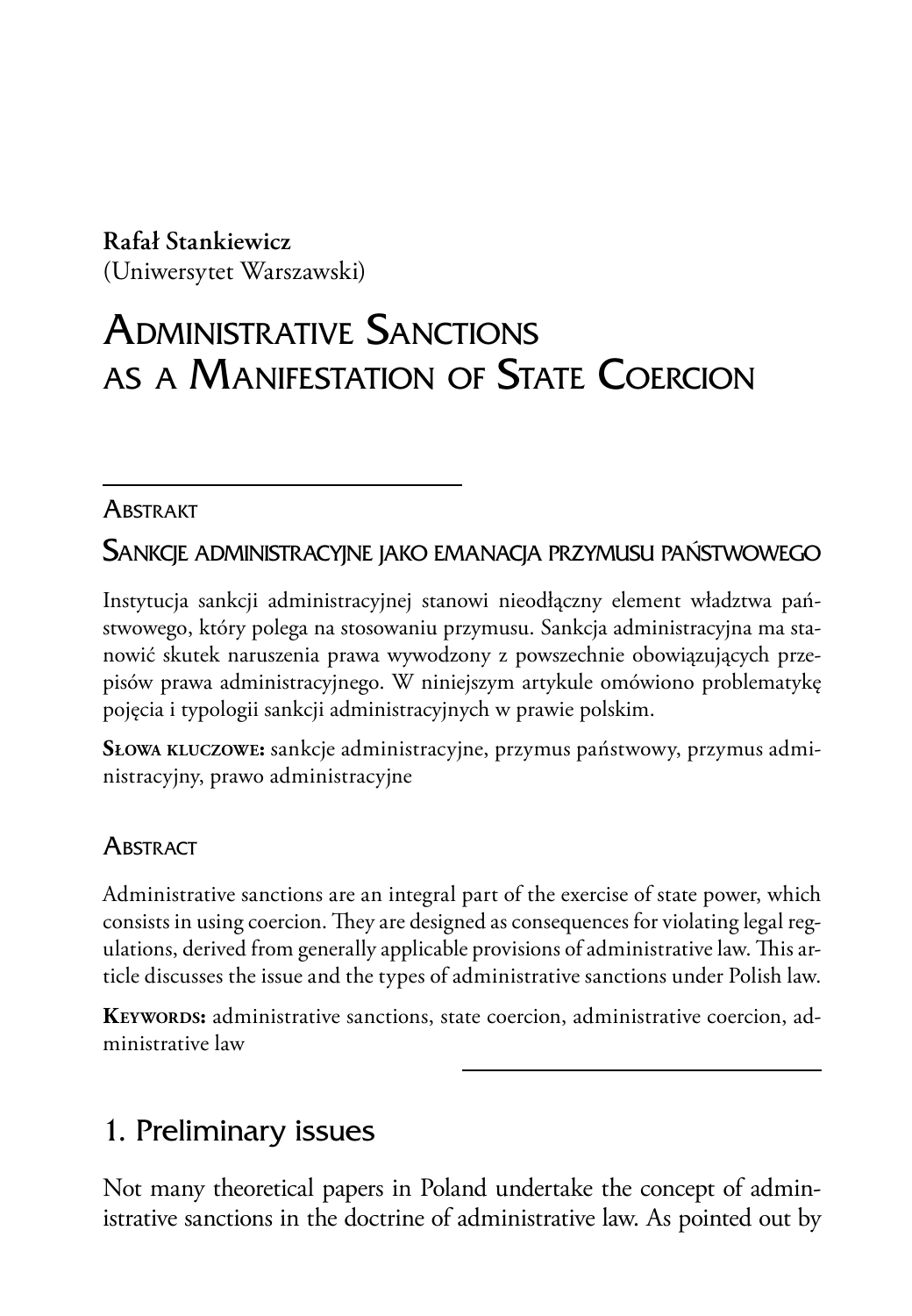I. Niżnik-Dobosz, the institution of administrative sanctions is an inherent part of state power, which consists in the use of state coercion (including administrative coercion), especially in situations of executing orders or obeying the prohibitions laid down by an administration or directly deriving from the provisions of universally applicable law. The activity of public administration in the discussed sphere is and will always be determined by the legal obligation to take effective actions aiming at their full realization and leading to the harmony of existing situations or events with existing normative acts<sup>1</sup>.

There is no doubt that administrative coercion is a form of state coercion, constituting a special right of the public administration to implement its own measures with its own means without having to involve other authorities (including the judiciary). Importantly, the concept of administrative coercion is linked in the literature of the subject with the guarantees of the rule of law2 . It is more interesting that more and more often in literature dedicated to the functioning of the public administration, a need to develop other motivations than only apprehension against  $\alpha$  coercion is accented<sup>3</sup>. Administrative coercion – as an institution of administrative law – can above all serve to fulfil administrative obligations imposed mainly via the content of administrative decisions, which the addressees do not wish to perform on a voluntary basis. The primary purpose of administrative coercion is for an individual to obey an order issued by a public authority. This constraint will be applied if the individual does not behave in the manner prescribed by law.

This article discusses the concepts and typology of administrative sanctions and the specific type of sanctions that are administrative fines.

### 2. The essence of administrative sanctions and their typology

In legal theory it is stated that a sanction is related to the threat of directing a certain burden (adverse effect) towards an entity that, in carrying

WROCŁAWSKIE STUDIA ERAZMIAŃSKIE XI

**<sup>1</sup>** I. Niżnik-Dobosz, *Aksjologia sankcji w prawie administracyjnym*, [in:] *Sankcje administracyjne. Blaski i cienie*, M. Stahl, M. Lewicka, R. Lewicki (eds.), Warszawa 2011, p. 121.

**<sup>2</sup>** A. Łopatka, *Wstęp do prawoznawstwa*, Warszawa 1957, p. 178 i 179.

**<sup>3</sup>** E. Kruk, *Przymus administracyjny*, "Administracja: teoria, dydaktyka, praktyka" 2009, Vol. 2 (15), p. 107.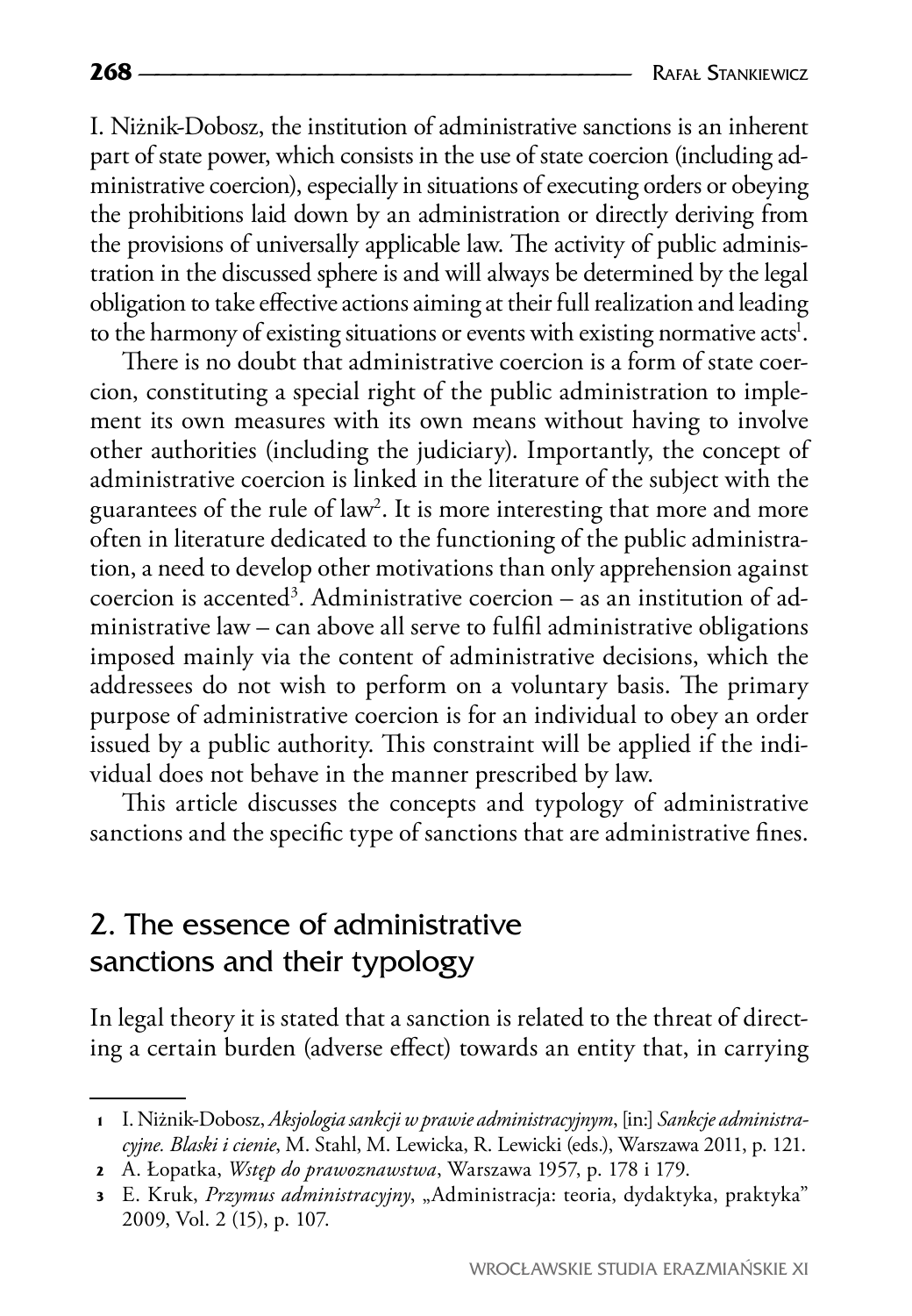out a certain action, violates a norm that applies to it/him. Sanctions are also used in administrative law. An administrative sanction is a legal instrument whose task is to impose a burden on an individual who does not perform administrative law obligations<sup>4</sup>. These obligations may arise directly from a normative act (law) or from an act of executive regulation or decision applying that law (administrative decision)<sup>5</sup>.

The notion itself of an 'administrative sanction' has so far not received its own separate definition in positive law and is a product of legal language.6 Administrative sanctions constitute a type of burden for committing an administrative offense through which should be understood an act of unlawful conduct or unlawful abandonment of an order of conduct that results in violation of the norms of administrative law. There is no doubt that the administrative sanction should be seen as an instrument of administrative power that is not a consequence of committing an offense, but is a result of the coming into existence of a state that is unlawful (in terms of administrative law).

According to one of the proposed approaches, administrative sanction constitutes the result of a breach of the law deriving from generally applicable administrative law, $^7$  which allows for the elimination from the scope of administrative sanctions any burden arising from the provisions of other branches of law. Orders and prohibitions resulting from the provisions of administrative law may be secured, among other ways, by criminal sanction or civil law penalty (e.g. compensation) – these do not constitute an administrative sanction. In this regard, however, from the scope of administrative sanction are also excluded enforcement penalties and sanctions of invalidity, which are based on the provisions of administrative law.

According to one of the proposed views, administrative sanction is intended to constitute an outcome of a breach of law deriving from generally

**<sup>4</sup>** See: J. Filipek, *Sankcja prawna w prawie administracyjnym*, "Państwo i Prawo" 1963, No. 12, p. 87.

**<sup>5</sup>** R. Stankiewicz, *Prawo administracyjne*, Warszawa 2011, p. 79.

**<sup>6</sup>** M. Wincenciak, *Sankcje w prawie administracyjnym i procedura ich wymierzania*, Warszawa 2008, p. 13.

**<sup>7</sup>** R. Lewicka, M. Lewicka, J. Wyporska-Frankiewicz*, Kilka uwag na temat przedawnienia sankcji administracyjnych,* [in:] *Sankcje administracyjne. Blaski i cienie*, M. Stahl, M. Lewicka, R. Lewicki (eds.), Warszawa 2011, p. 552.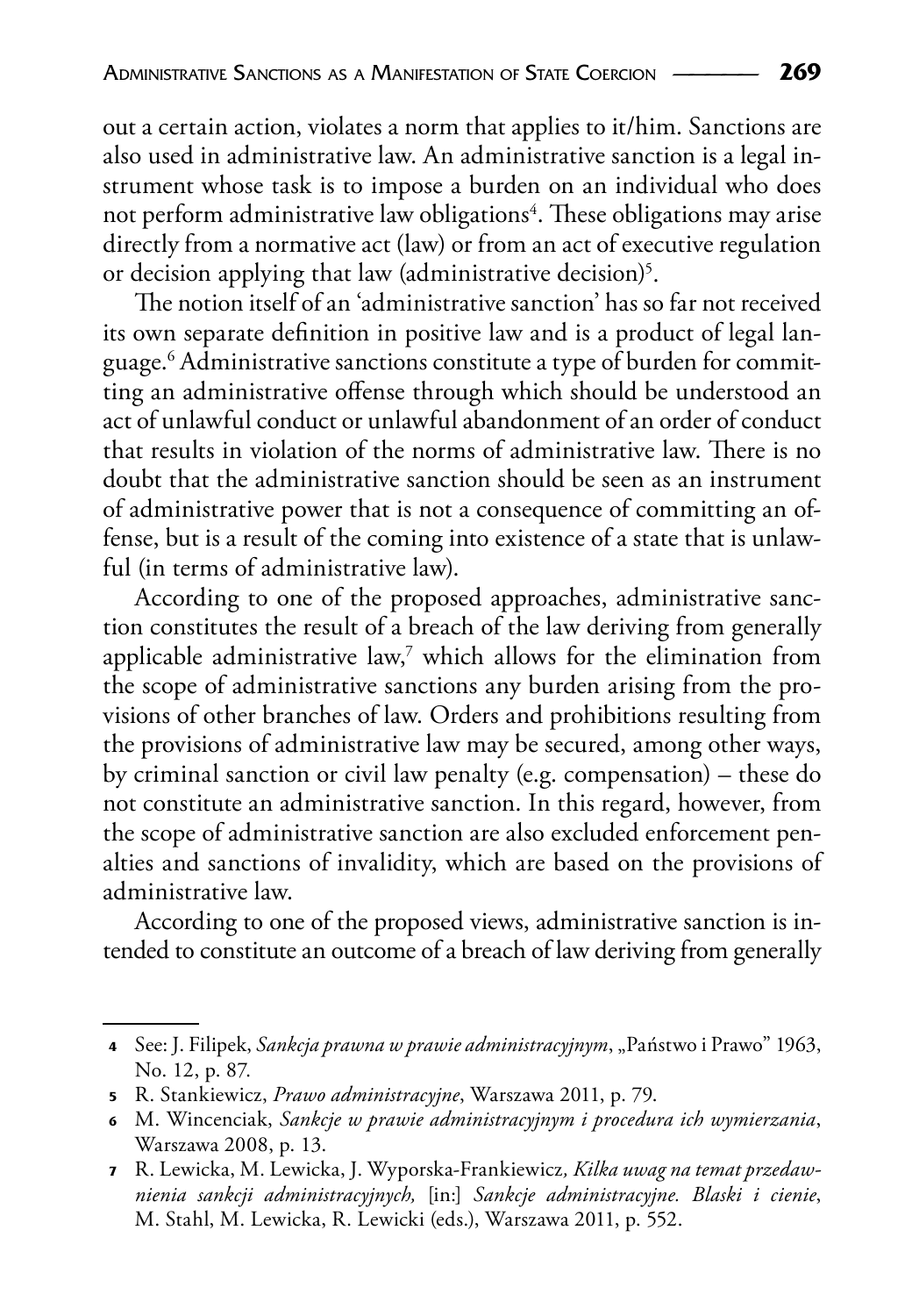applicable provisions of administrative law $^{\text{s}}$ , which allows the elimination from the scope of administrative sanction all burdens arising from other branches of law. Orders and prohibitions resulting from the provisions of administrative law may be secured, among other ways, by criminal sanction or civil law penalty (e.g. compensation) – these do not constitute an administrative sanction. In this regard, however, from the scope of administrative sanction are also excluded enforcement penalties and sanctions of invalidity, which are based on the provisions of administrative law. M. Wincenciak notes, however, that administrative sanction may also be based on a provision of a generally applicable law deriving from non-compliance with the obligation resulting from the act of the application of law<sup>9</sup>.

H. Nowicki, in turn, defines an administrative sanction as a burden, defined in the sanctioning norm and directly deriving from administrative law provisions, imposed for violating the (sanctioned) norm of this law. One must admit that this notion "integrates well into the general concept of sanctioned norms and sanctioning norms"10. Under administrative law, the first category of norms (sanctioned norms) includes those that describe the factual state as well as the rights and obligations that are to arise from its coming into existence. On the other hand, sanctioning norms define the means of coercion, responsibility and other negative consequences for failure to comply with the obligations imposed by sanctioned norms. The sanctioning norms are, in fact, a means of ensuring the observance and implementation of sanctioned norms. They determine the content of the relationship between individuals and administrations in situations in which these individuals, despite their obligations, do not comply with the norms of administrative law<sup>11</sup>. Administrative sanction, therefore, is directly an outcome of the regulations of administrative law and constitutes a burden (as defined in the sanctioning norm) for violating the (sanctioned) norm of this law<sup>12</sup>.

According to J. Filipek, the administrative sanction is the totality of legal guarantees securing the implementation of the law in relation to all

**<sup>8</sup>** R. Stankiewicz, *Prawo…*, *op. cit.*, p. 80.

**<sup>9</sup>** M. Wincenciak, *Sankcje…*, *op. cit.*, p. 73.

**<sup>10</sup>** R. Lewicka, M. Lewicka, J. Wyporska-Frankiewicz, *Kilka uwag…*, *op. cit.*, p. 556.

**<sup>11</sup>** J. Filipek, *Sankcjonowane i sankcjonujące stosunki administracyjnoprawne,* [in:] *Księga pamiątkowa prof. E. Ochendowskiego*, Toruń 1999, p. 79.

**<sup>12</sup>** H. Nowicki, [in:] *System Prawa Administracyjnego. Prawo administracyjne materialne*, R. Hauser, Z. Niewiadomski, A. Wróbel (eds.), Vol. 7, Warszawa 2012, p. 635.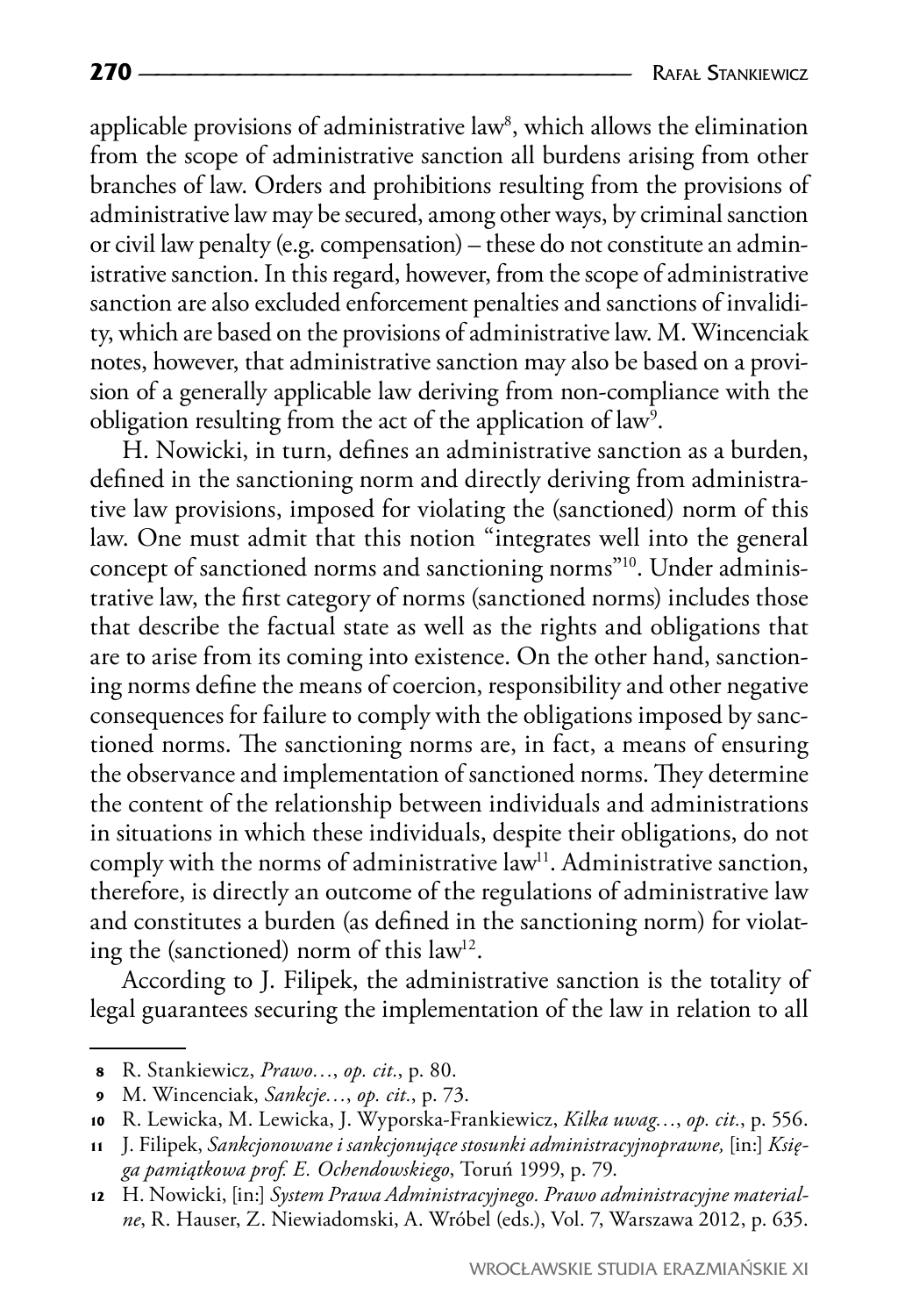situations in which the perpetrator behaved in a manner incompatible with the content of the legal norm<sup>13</sup>. In the case of this definition, the burden is therefore shifted from repression to a guarantee aspect that secures the legal order. The sanction is not only to discourage the addressees of legal norms from non-compliant proceedings, but to ensure that any violations of the law will be remedied and thus that the legal order will be secured. According to T. Kocowski, administrative penalties are "the adverse effects of a breach of legal obligations involving the loss or limitation of entitlements or the imposition of an obligation on the person who committed such an infringement, forming at the same time his legal position<sup>14"</sup>. This is a fairly broad definition that allows the concept of administrative sanctions to include such acts whose repressive nature is essentially debatable. An example may be a demolition order for a building built without the required building permit (Article 48 (1) of the Construction Law), which undoubtedly constitutes a burdensome obligation on the investor (but it does not seem to serve the purpose of repression but rather restitution – the restoration to a state in keeping with the law<sup>15</sup>).

I. Niżnik-Dobosz defines sanctions in administrative law as potential burdens (unfavourable, negative legal and factual outcomes) which for all entities of administrative law foresee a sanctioning norm addressed to public authorities in the case of potential lack of realization, by an entity obligated by law, of decisions sanctioned by administrative norms<sup>16</sup>. In this case, it is worthwhile pointing out the emphasis placed on the administrative sanction as part of the sanctioning norm addressed to the public authority.

Administrative sanctions are usually analysed in a formal manner, from the normative point of view, i.e. as a burden resulting from the provisions of law<sup>17</sup>. as opposed to a realistic approach that emphasizes

- **<sup>15</sup>** M. Rypina, *Art. 48 commentary*, [in:] *Prawo budowlane. Komentarz*, A. Plucińska-Filipowicz, M. Wierzbowski (eds.), Warszawa 2015, p. 47; R. Dziwiński*, Glo*sa do wyr. NSA z 17.4.2000 r., IV SA 394/98, "Orzecznictwo Sądów Polskich" 2000, No. 7–8, p. 107 and others; otherwise: M. Laskowska, *Glosa do wyr. WSA z 29.7.2008 r., VII SA/Wa 516/08,* "Gdańskie Studia Prawnicze – Przegląd Orzecznictwa" 2010, Vol. 2, p. 97 and others.
- **<sup>16</sup>** I. Niżnik-Dobosz, *Aksjologia sankcji…*, *op. cit.*, p. 121.
- **<sup>17</sup>** H. Nowicki, [in:] *System Prawa…*, *op. cit.*, p. 634.

<sup>13</sup> J. Filipek, O definicji sankcji prawnej, "Państwo i Prawo" 1965, Vol. 3, p. 873 and others.

**<sup>14</sup>** T. Kocowski, *Akty bieżącego nadzoru reglamentacyjnego*, [in:] *Środki prawne publicznego prawa gospodarczego*, L. Kieres (eds.), Warszawa 2007, p. 94–95.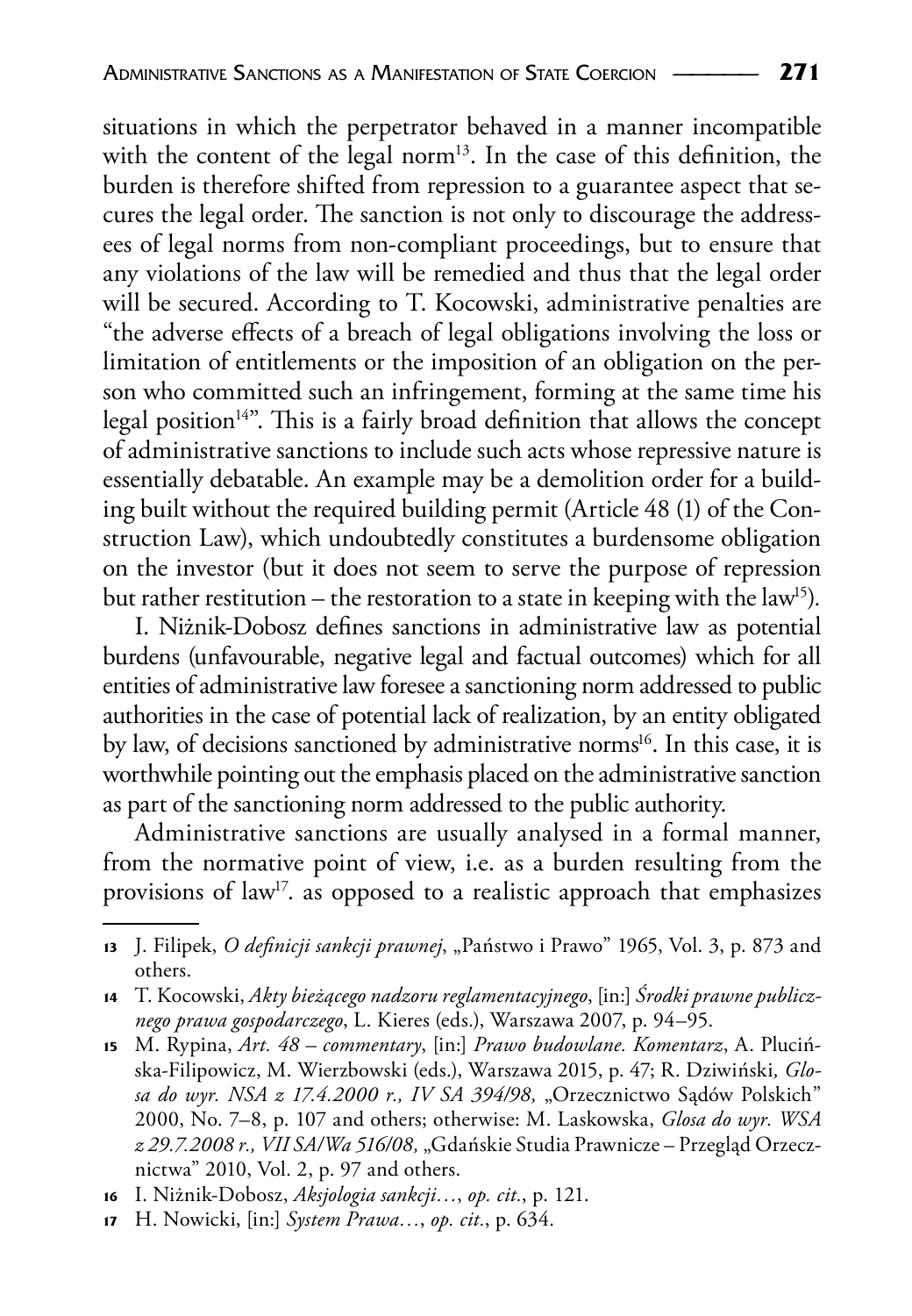sanction as an act of law enforcement<sup>18</sup>. It is also possible to deal with administrative sanctions at the psychological and societal level<sup>19</sup>.

#### 3. Typology of administrative sanctions

The doctrine also outlines, in relation to administrative sanctions, constitutional, procedural and enforcement administrative sanctions, as well as sanctions related to inter-entity procedural law<sup>20</sup>. Constitutional sanctions are those that relate to the relationship between public administration bodies, e.g. in the structure of supervision or in internal relations, e.g. disciplinary penalties<sup>21</sup>. Procedural sanctions are sanctions related to administrative proceedings to safeguard the proper conduct of such proceedings (e.g. penalties for the failure to appear despite the summons of an administrative body, e.g. article 88 of the Code of Administrative Procedure), and enforcement sanctions are sanctions to enforce the obligation that is the subject of execution proceedings, for example, a fine for the purpose of coercion<sup>22</sup>. Enforcement sanctions show far-reaching separateness from other administrative sanctions, especially from administrative punishment<sup>23</sup>. The doctrine notes that sanctions resulting from execution enforcement serve primarily to achieve effective enforcement of a duty imposed on the individual, rather than repression<sup>24</sup>.

While the essence of administrative coercion lies in striving to enforce an administrative obligation on the addressee, the administrative sanction is an additional element associated with the pursuit of the protection of the previously infringed public interest. This may result in the administration triggering a specific burden associated with:

**<sup>20</sup>** H. Nowicki, [in:] *System Prawa…*, *op. cit.*, p. 636.

**<sup>18</sup>** M. Lewicki, *Pojęcie sankcji prawnej w prawie administracyjnym*, "Państwo i Prawo" 2002, Vol. 8, p. 6.

<sup>19</sup> J. Śmiałowski, Pojęcie i analiza sankcji prawnej, "Zeszyty Naukowe Uniwersytetu Jagiellońskiego" 1962, Vol. 9, p. 263.

**<sup>21</sup>** *Ibidem*, p. 637.

**<sup>22</sup>** J. Filipek, *Sankcjonowane i sankcjonujące…*, *op. cit.*, s. 80.

**<sup>23</sup>** L. Klat-Wertelecka, *Sankcja egzekucyjna w administracji a kara administracyjna*, [in:] *Sankcje administracyjne. Blaski i cienie*, M. Stahl, M. Lewicka, R. Lewicki (eds.), Warszawa 2011, p. 72.

**<sup>24</sup>** M. Lewicki, *Pojęcie sankcji…*, *op. cit.*, p. 6.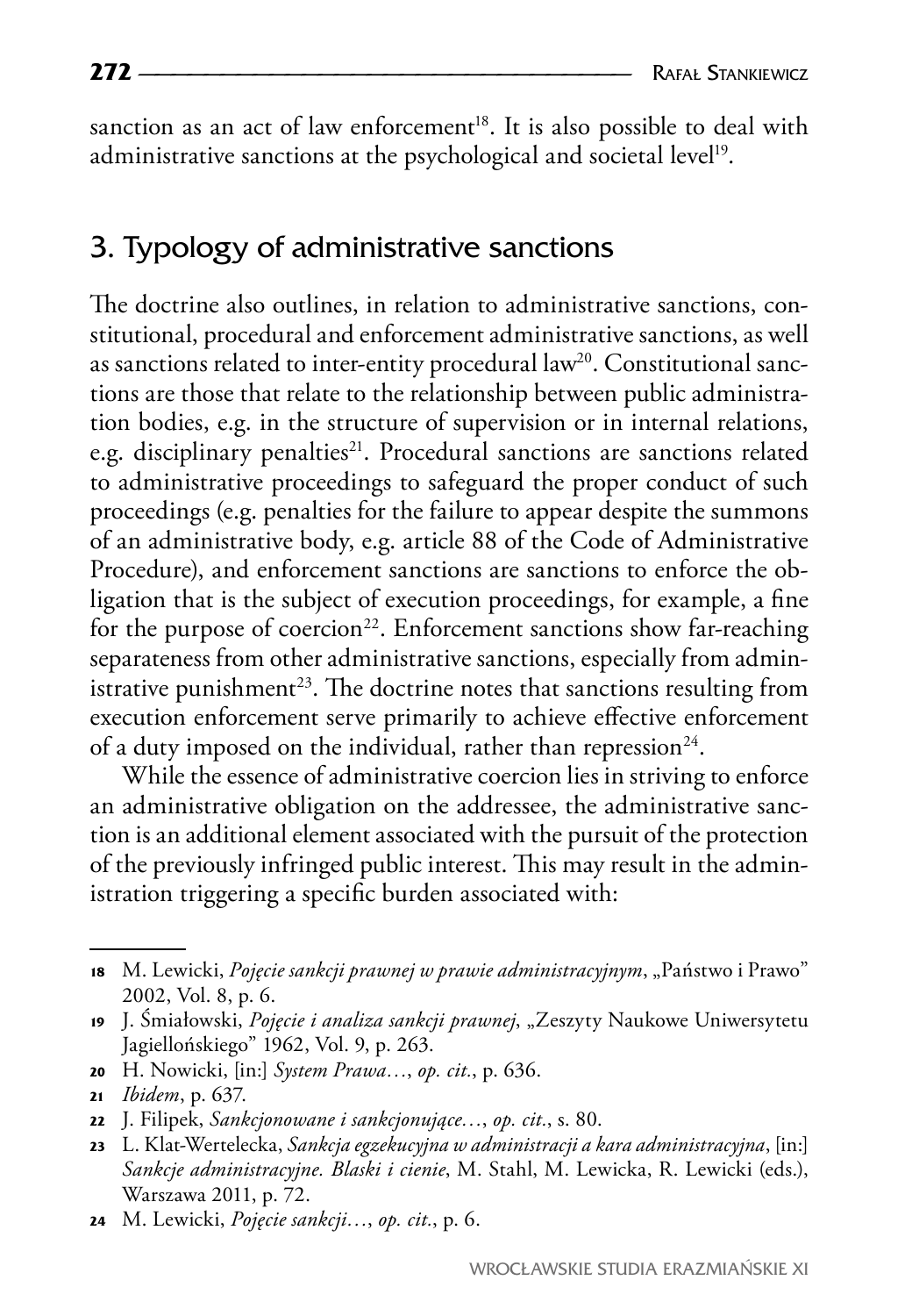- the imposition of a specific financial penalty of an administrative nature intended to cause the addressee to suffer certain burdens due to non-compliance with the order or prohibition, or
- the use of certain enforcement measures to enforce another administrative obligation (to cause a burden in an indirect, anticipatory manner, in order to achieve the intended result), or
- limiting or withdrawing previously granted by the state powers to a given entity.

Administrative sanctions can thus take on a variety of forms, distinguished from the point of view of the cause of their occurrence and the effects they are expected to achieve. Therefore, amongst typical administrative sanctions, we include:

- administrative financial penalties they may be imposed as a burden for acting without the required by law permission of the organ, or for violation of a prohibition or injunction specified by a norm of law or resulting from an administrative decision;
- enforcement type sanctions used to force a given entity to perform a specific administrative obligation (administrative sanctions of an enforcement nature do not include the entire system of enforcement law, but only those indirect measures whose task is to force the relevant entity to perform the enforcement obligation that is to be borne by it/him – a fine for the purpose of coercion);
- sanctions of the deprivation or limitation of rights (concessions, permits, permission to carry out a specific activity authorized by an authority by an administrative decision)
- burdens related to the deprivation or limitation of a particular right.

# 4. Administrative fines as a type of administrative sanction

There have long been voices challenging whether the institution of fines, imposed by the decisions of administrative bodies, belongs in the framework of the administrative law system, placing them in the broadly defined criminal law system<sup>25</sup>. Nevertheless, the majority of views (rightly

**<sup>25</sup>** For example, compare included views in: E. Szumiło-Kulczycka, *Prawo administracyjno-karne*, Kraków 2004, p. 45 and others.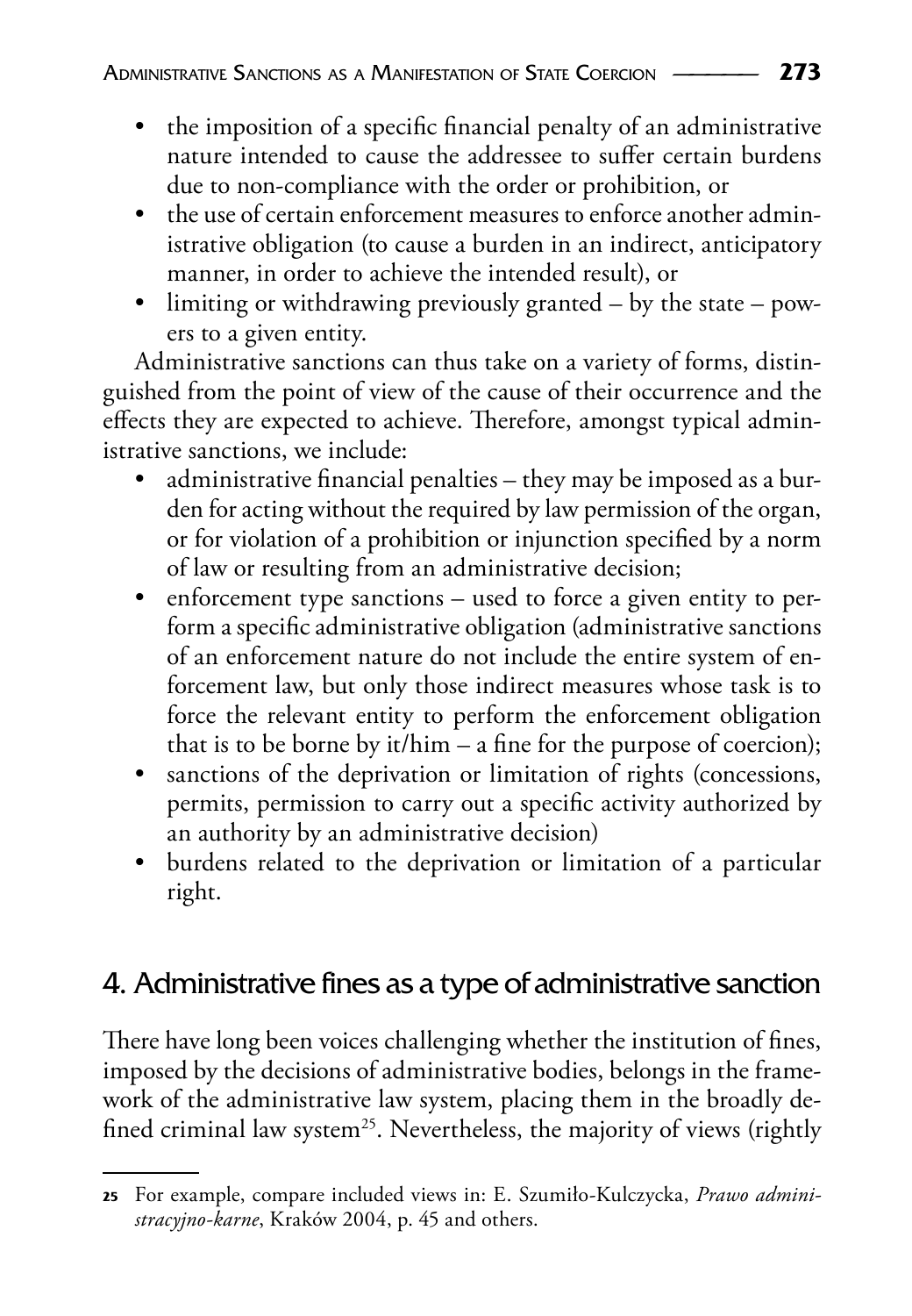so) treat such a sanction as one type of administrative sanction<sup>26</sup>. Therefore, this institution should be analysed, individually, each time, from the point of view of norms and the structure of administrative law. The imposition of an administrative fine is reduced to the issuance by an organ of public administration of an order to pay the amount specified in the act of application of the law by the entity that did not perform or performed inappropriately the administrative burden that had been placed upon it $^{27}$ .

The Constitutional Court emphasized that the process of imposing fines should be seen in the context of the application of instruments of administrative authority. Administrative punishment – in the opinion of the Constitutional Court – is not a consequence of committing a forbidden act, but a result of the coming into existence of an unlawful state, which results in that the assessment of the offender's attitude to the offense does not fit into the regime of objective liability<sup>28</sup>.

The imposition of an administrative fine is reduced to the issuance by an organ of public administration of an order to pay the amount specified in the act of application of the law by the entity that did not perform or performed inappropriately the administrative burden that had been placed upon  $it^{29}$ .

Both in terms of doctrine and in case law, it is indicated that administrative fines are primarily intended to be preventive. The Constitutional Court stated that fines constitute measures aimed at mobilizing individuals to timely and properly perform their duties for the benefit of the State and are automatically applied by law and are of preventative importance. By announcing the negative consequences that will occur in the event of a breach of the obligations set out in the law or in an administrative decision, they motivate the performance of statutory duties, and the basis for the application of the penalties is the objective violation itself of the law<sup>30</sup>. An administrative fine is intended to discourage breaches of duty and to prevent repeated infringements of designated obligations in the future<sup>31</sup>.

**<sup>26</sup>** M. Lewicki, *Pojęcie sankcji…*, *op. cit.*, p. 66.

**<sup>27</sup>** See: L. Staniszewska, *Materialne i proceduralne zasady stosowane przy wymierzaniu administracyjnych kar pieniężnych*, [in:] *Administracyjne kary pieniężne w demokratycznym państwie prawa*, M. Błachucki (eds.), Warszawa 2016, p. 29.

**<sup>28</sup>** Judgment of the Constitutional Court of 31 March 2008, SK 75/06.

**<sup>29</sup>** L. Staniszewska, *Materialne i proceduralne…*, *op. cit.*, p. 29.

**<sup>30</sup>** Judgment of the Constitutional Court of 25 March 2010, P 9/08.

**<sup>31</sup>** Por. m.in. wyr. NSA z dnia 21 lutego 2012 r., II FSK 1442/10.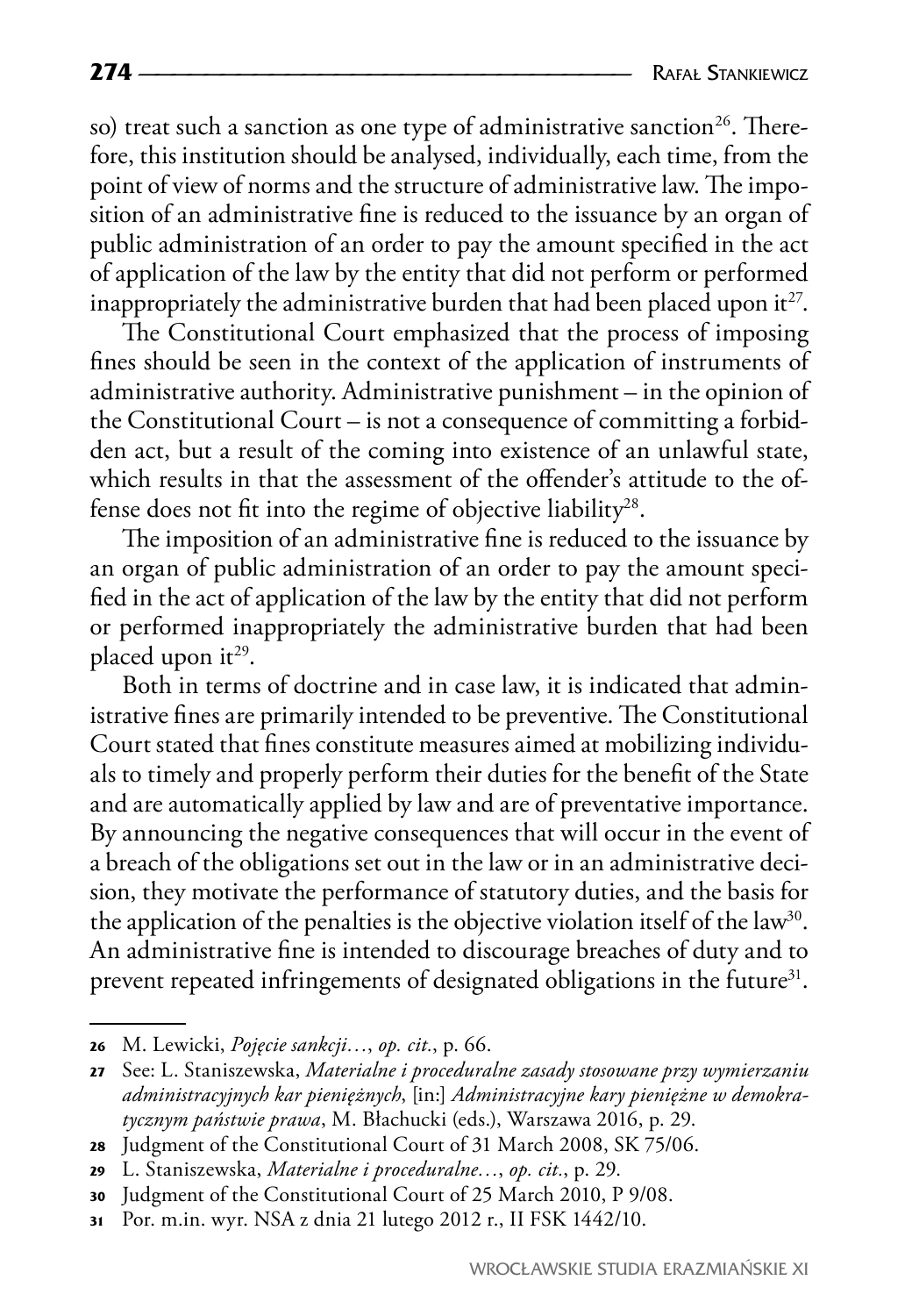By announcing the negative consequences that will occur in the event of a breach of the obligations set out in the law or in an administrative decision, it motivates the addressees to perform their statutory duties<sup>32</sup>.

This does not mean, of course, that the sanction of a particular type should fulfil only this one function. Administrative financial penalties also serve as a restitution function, although they do not negate the possibility of fulfilling their repressive function, which, however, cannot dominate the other functions. The primary purpose of administrative financial fines should, however, be a protective function in relation to the administrative order, and only at the end of the hierarchy of importance as a repressive measure<sup>33</sup>. Nevertheless, the Constitutional Court recognizes, in the function allotted to an administrative fine, that which distinguishes it from a criminal measure. It recognizes that the nature of criminal sanctions is repression, while that of administrative penalties is prophylactic and prevention (the latter are not punishments for the offense, but merely a coercive measure to ensure the implementation of executive and administrative tasks). However, its implementation basically determines whether the sanction is essentially criminal or administrative<sup>34</sup>.

It should be noted that since 1 June 2017 the Administrative Procedure Code<sup>35</sup> has introduced the regulation of administrative financial fines in Poland. According to Art. 189 b, an administrative financial penalty means a monetary penalty imposed by a statute imposed by a public administration authority through an administrative decision following an infringement of the law based on the failure to comply with, or a breach of, a prohibition against an individual, a legal entity or an organizational unit that does not possess the status of a legal person. By means of the aforementioned amendment, the statute was supplemented with a new section that contains, most of all, general grounds for imposing such sanctions and using these types of sanctions by administrative bodies. It includes guidelines for the imposition of penalties, as well as

**<sup>32</sup>** Judgment of the Supreme Administration Court of 18 March 2015, I GSK 1456/13.

**<sup>33</sup>** I. Niżnik-Dobosz, *Aksjologia sankcji…*, *op. cit.*, p. 136; A. Jaworowicz-Rudolf, *Funkcje sankcji administracyjnej i odpowiedzialności administracyjnej w ochronie środowiska*, Warszawa 2012, p. 223; see also M. Wincenciak, *Sankcje w prawie…*, *op. cit.*, p. 100.

**<sup>34</sup>** Judgment of the Constitutional Court of 14 October 2009, Kp 4/09.

**<sup>35</sup>** The Act of 14 June 1960 – the Administrative Procedure Code (consolidated text: Journal of Laws 2017 No. 98, item 1257, as amended).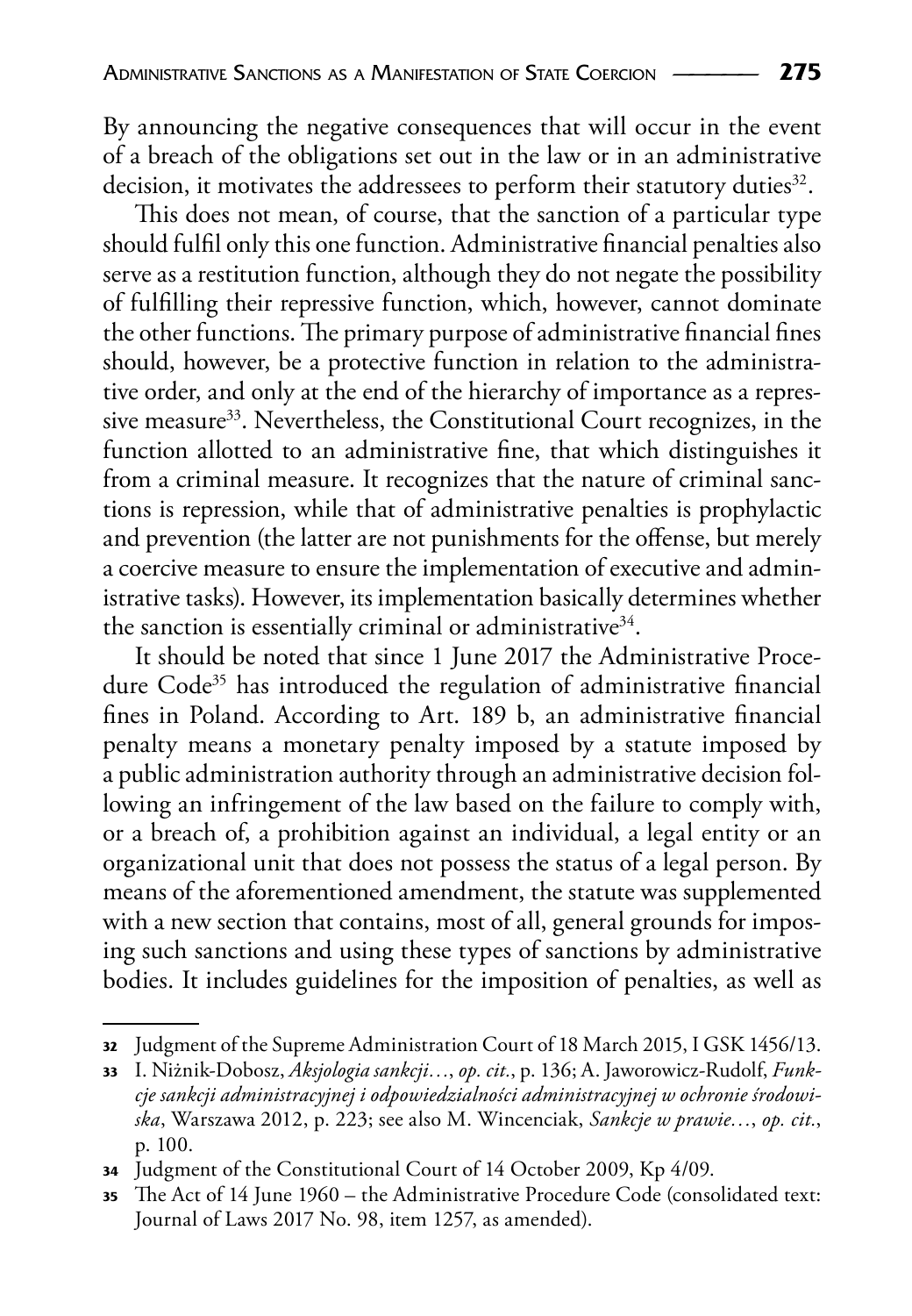rules for waiving penalties and granting relief. It also introduces a provision governing the accrual of interest from lateness and a prescription for imposing and enforcing administrativeness<sup>36</sup>.

In keeping with the example of existing penal liability regulations, a norm has been introduced into the Code of Administrative Procedure whereby, if, during the time in which a decision is issued concerning an administrative financial penalty, a law, other than that which existed at the time of the failure to fulfil the obligation for which the penalty is to be imposed, is in force, then the new law is applicable; if, however, it is more relative and pertinent for the parties, then the previous law should apply<sup>37</sup>. In turn, in art. 189 d, what are known as directives of the administrative financial penalty are indicated. These directives constitute specific normative conditions affecting the determination of the amount of administrative financial penalties. These circumstances, like in the case of criminal liability, may have the effect of either mitigating or further encumbering the liability of the party upon whom the administrative financial penalty is imposed.

In addition, art. 189g provides for the introduction of the institution of the expiration of the possibility of imposing administrative penalties in the form of an administrative financial penalty by the issuing of an administrative decision (expiration of the imposition of a penalty) and the separate expiration of the obligation to perform obligations resulting from the fact of the imposition of an administrative financial penalty on the basis of a previously issued administrative decision (expiration of enforcement of a penalty).

The introduction of the above regulation will undoubtedly strengthen the guarantee system for the protection of the substantive rights of the party threatened with the imposition of an administrative financial penalty.

### 5. Administrative sanctions and procedural fairness

There is no doubt that putting administrative sanctions most material meaning will have keeping the procedural fairness. A vast jurisprudence

**<sup>36</sup>** R. Stankiewicz, *Regulacja administracyjnych kar pieniężnych w Kodeksie postępowania administracyjnego po nowelizacji*, "Radca Prawny. Zeszyty Naukowe" 2017, Nr 2, pp. 9–32.

**<sup>37</sup>** See art. 189 of the Administrative Procedure Code.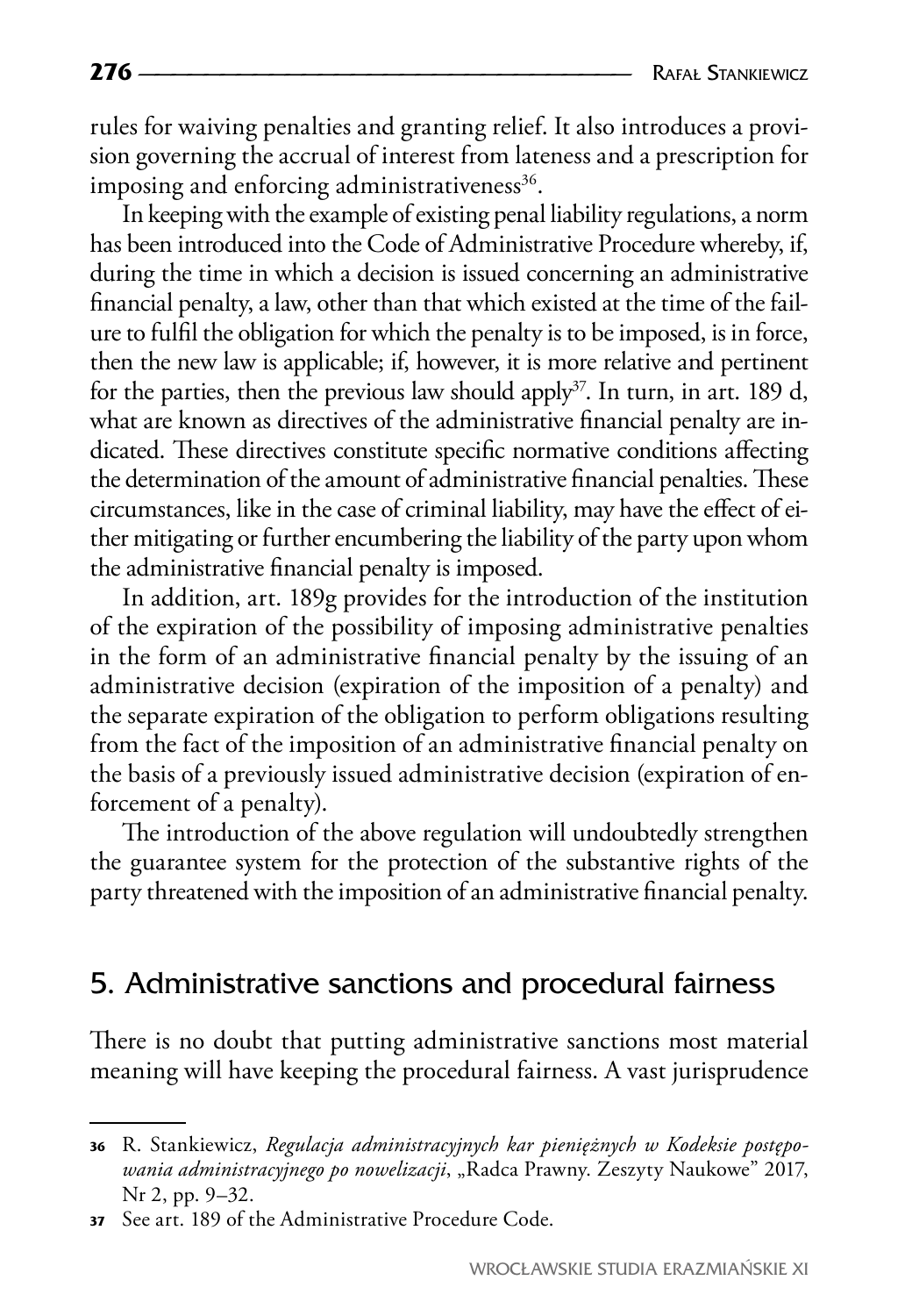of the Constitutional Court<sup>38</sup> identifies procedural fairness exactly so as a part of the democratic-state-of-law clause. The Constitutional Court underlines that the principle of the democratic-state-of-law demands that all the proceedings—that are conducted by state institutions to decide the individual cases (so not only judicial proceedings)—should meet the requirements of the procedural fairness<sup>39</sup>. The CC has identified the values of procedural fairness that shall always be guaranteed by any procedure<sup>40</sup>. The first value is the possibility to be heard. It shall be guaranteed at least by the right to have access to the case file and the right to comment on the evidence contained in it as well as the right to file the motion for evidence<sup>41</sup>. The second value is the precise and understandable justification of the decision<sup>42</sup>. Third, the CC is of the opinion that in case of administrative bodies the review of their decisions by a court must be guaranteed; the court should exercise the control over the legality of the administrative proceedings $43$ . Fourth, the duration of the proceedings should be reasonable<sup>44</sup>.

The Constitutional Court decided on many occasions about the constitutionality of administrative laws prescribing the grounds for the imposition of administrative sanctions. As M. Bernatt points out, that "the Constitutional Court was faced with constitutional questions concerning the rules of liability and the scope of procedural rights the parties to administrative proceedings have. The Constitutional Court attempted

- **<sup>41</sup>** See the Constitutional Court judgments of: 11 June 2002, SK 5/02; 6 December 2004, SK 29/04 and in case K 53/05, supra note 20.
- **<sup>42</sup>** See the Constitutional Court judgment in case K 53/05, supra note 20; the judgment of 16 January 2006, SK 30/05 and 13 May 2007, SK 68/06.
- **<sup>43</sup>** See the Constitutional Court judgments: of 7 July 2009, K 13/08 and in cases: P 46/07, supra note 20; P 57/07, supra note 20.
- **<sup>44</sup>** See the Constitutional Court judgments: of 26 February 2008, SK 89/06 and in case P 57/07, supra note 20.

**<sup>38</sup>** Quoting for M. Bernatt (see M. Bernatt, *Tailor-Made Rules Needed: a Balanced Approach to Imposition of Administrative Sanctions in Poland*, "Jean Monnet Working Paper" 2014, No. 22/14, p. 6 and others).

**<sup>39</sup>** See the Constitutonal Court judgements of: 14 June 2006, K 53/05; 15 December 2008, P 57/07; 11 June 2002, SK 5/02; 10 June 2003, SK 37/02; 22 September 2009, P 46/07; 28 July 2004, P 2/04.

**<sup>40</sup>** The Polish Constitutional Court accepts differentiation of level of the guarantees depending on the procedure and the case decided; see the judgment of 1 July 2008, SK 40/07.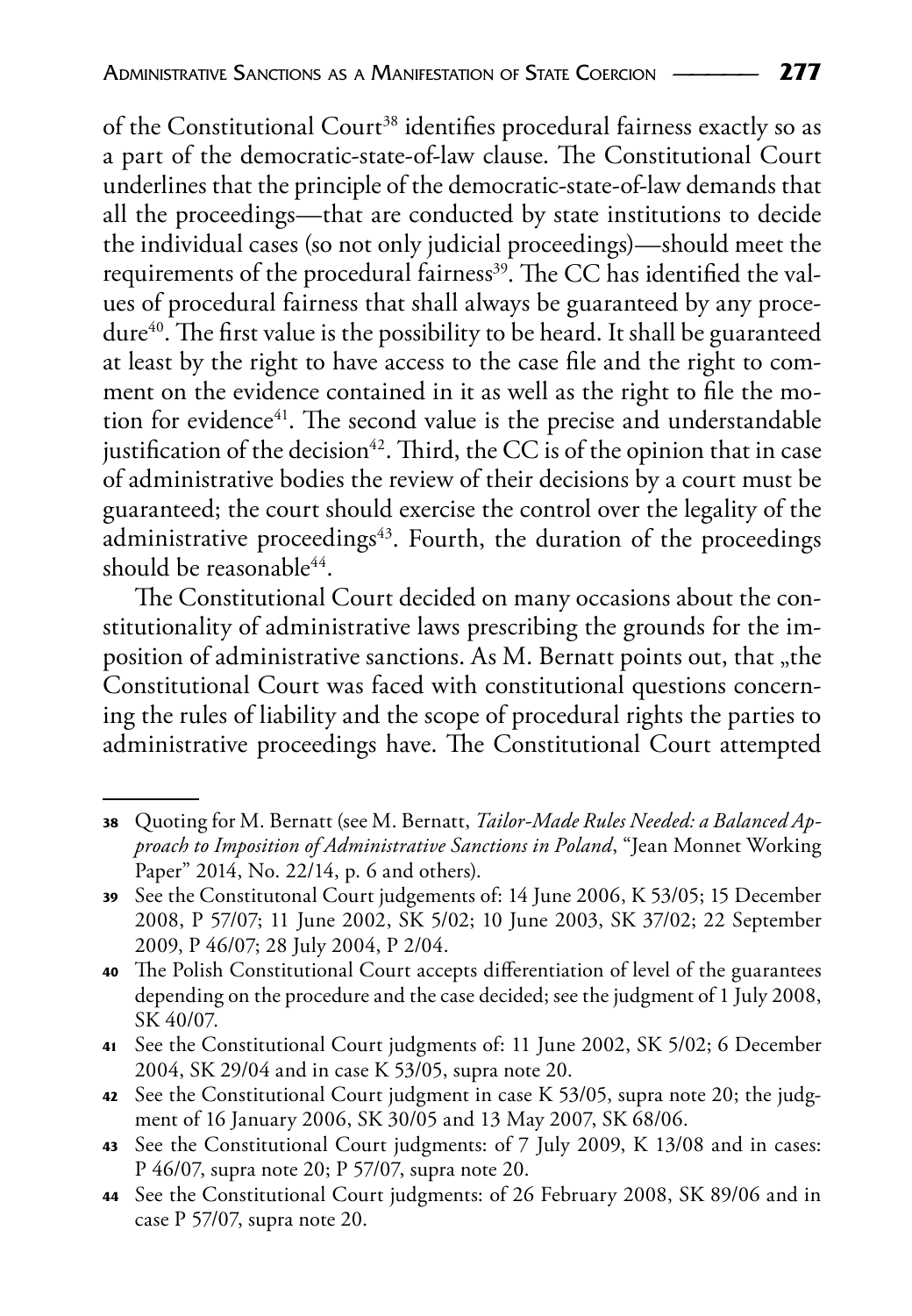to establish abstract criteria that distinguish administrative liability and administrative sanctions from criminal liability and criminal penalties and so clarify when the more automatic rules of imputation of liability and more limited scope of procedural rights characteristic for Polish administrative regime are constitutionally acceptable<sup>45</sup>. In the literature the doubts were raised whether the Constitutional Court managed to establish clear and convincing way to distinguish administrative regime from criminal one<sup>46</sup>.

### Bibliography

- Bernatt M., *Tailor-Made Rules Needed: a Balanced Approach to Imposition*  of Administrative Sanctions in Poland, "Jean Monnet Working Paper" 2014, No. 22.
- Dziwiński R., *Glosa do wyr. NSA z 17.4.2000 r., IV SA 394/98*, "Orzecznictwo Sądów Polskich" 2000, No. 7–8.
- Filipek J., *Sankcjonowane i sankcjonujące stosunki administracyjno-prawne*, [in:] *Księga pamiątkowa Profesora Eugeniusza Ochendowskiego*, Toruń 1999.
- Jaworowicz-Rudolf A., *Funkcje sankcji administracyjnej i odpowiedzialności administracyjnej w ochronie środowiska*, Warszawa 2012.
- Klat-Wertelecka L., *Sankcja egzekucyjna w administracji a kara administracyjna*, [in:] *Sankcje administracyjne. Blaski i cienie*, M. Stahl, M. Lewicka, R. Lewicki (eds.), Warszawa 2011.
- Kocowski T., *Akty bieżącego nadzoru reglamentacyjnego*, [in:] *Środki prawne publicznego prawa gospodarczego*, L. Kieres (eds.), Warszawa 2007.
- Kruk E., *Przymus administracyjny*, "Administracja: teoria, dydaktyka, praktyka" 2009, Vol. 2 (15).
- Laskowska M., *Glosa do wyr. WSA z 29.7.2008 r., VII SA/Wa 516/08*, "Gdańskie Studia Prawnicze – Przegląd Orzecznictwa" 2010, Vol. 2.
- Lewicka R., Lewicki M., Wyporska-Frankiewicz J., *Kilka uwag na temat przedawnienia sankcji administracyjnych*, [in:] *Sankcje administracyjne.*

**<sup>45</sup>** M. Bernatt, *Tailor-Made Rules…*, *op. cit.*, p. 8–9.

**<sup>46</sup>** M. Wyrzykowski, M. Ziółkowski, *Sankcje administracyjne w orzecznictwie Trybunału Konstytucyjnego*, [in:] *System Prawa Administracyjnego. Konstytucyjne podstawy funkcjonowania administracji publicznej*, R. Hauser, Z. Niewiadomski, A. Wróbel (eds.), Vol. 7, Warszawa 2012, p. 370–374.